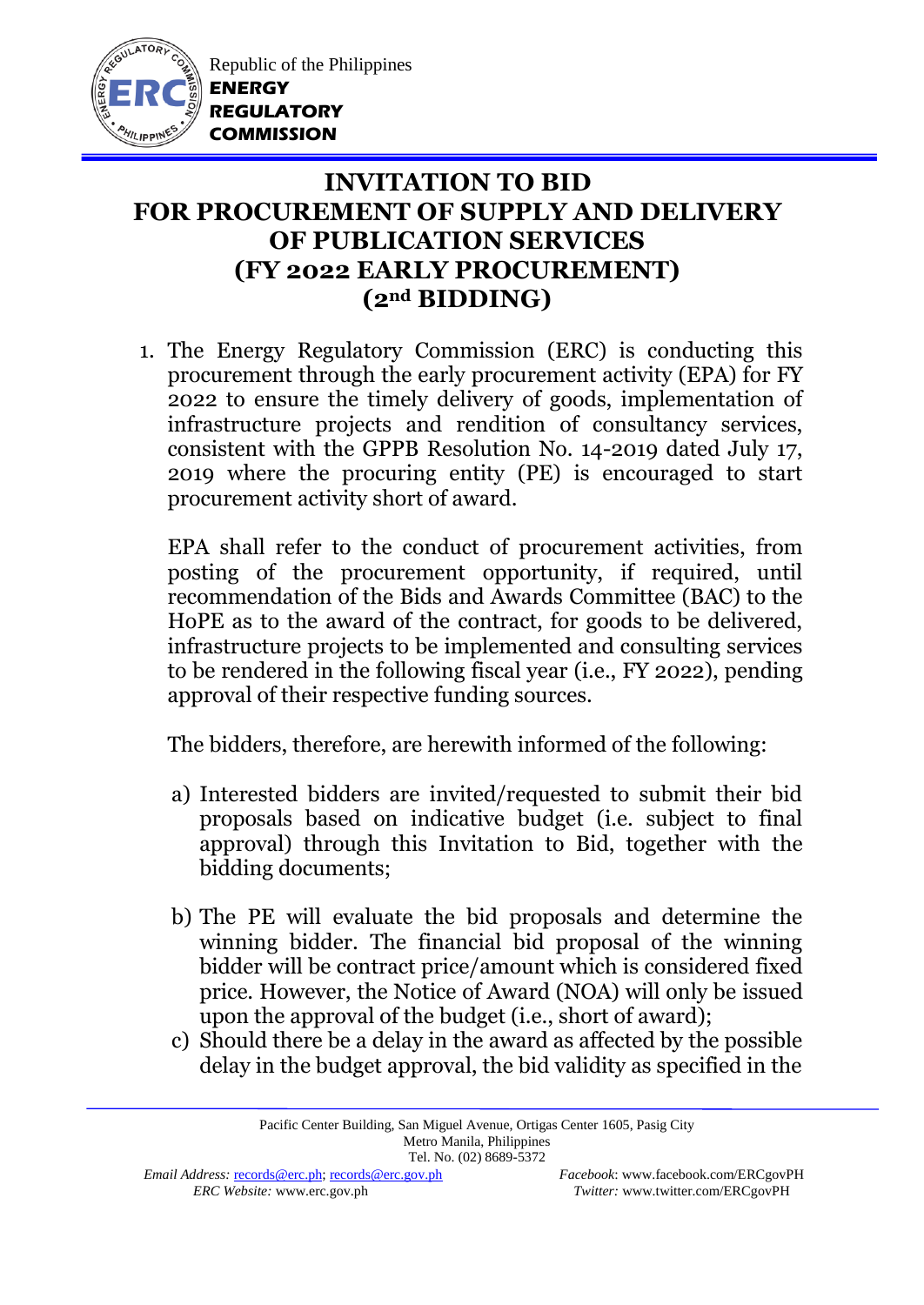bidding documents (which is a maximum of 120 calendar days), the winning bidder may be requested to extend the bid validity accordingly (that is, changing the expiration of the original bid security). In case of the bidder's refusal to extend the bid validity, the bid submitted by said bidder will be rejected.

- 2. In this regard, the ERC, through the *Government of the Philippines (GOP)* intends to apply the sum of Two Million Five Hundred Thousand Pesos (PhP2,500,000.00), inclusive of all government taxes, and other fees and charges being the Approved Budget of Contract (ABC) to payments under the contract for Procurement of Supply and Delivery of Publication Services (FY 2022 Early Procurement) – 2nd Bidding, Lot No. 2021-78. Bids received in excess of the ABC shall be automatically rejected at bid opening.
- 3. The ERC now invites bids for the above Procurement Project under the early procurement activity.
- 4. Delivery of the Service is required to be completed from 01 January 2022 to 31 December 2022*.* Bidders should have completed, within the last three (3) years from the date of submission and receipt of bids, a contract similar to the Project. The description of an eligible bidder is contained in the Bidding Documents, particularly, in Section II (Instructions to Bidders).
- 5. Bidding will be conducted through open competitive bidding procedures using a non- discretionary "*pass/fail*" criterion as specified in the 2016 revised Implementing Rules and Regulations (IRR) of Republic Act (RA) No. 9184.

Bidding is restricted to Filipino citizens/sole proprietorships, partnerships, or organizations with at least sixty percent (60%) interest or outstanding capital stock belonging to citizens of the Philippines, and to citizens or organizations of a country the laws or regulations of which grant similar rights or privileges to Filipino citizens, pursuant to RA No. 5183.

6. Prospective Bidders may obtain further information from ERC BAC Secretariat and inspect the Bidding Documents at the address given below during *Monday to Friday, 9:00 A.M. to 4:00 P.M*.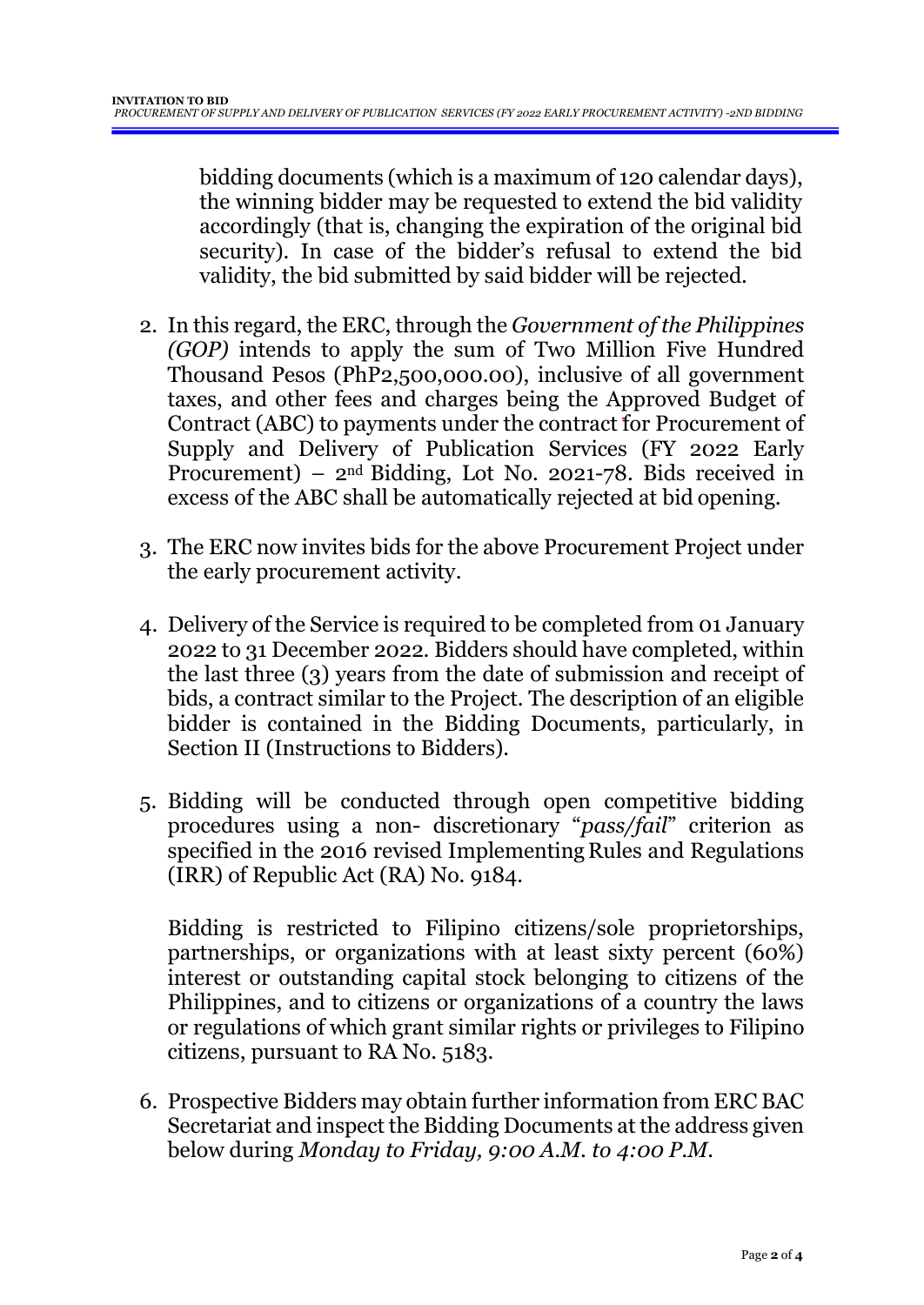- 7. A complete set of Bidding Documents may be acquired by interested Bidders on *07 December 2021* from the given address and website(s) below and upon payment of the applicable fee for the Bidding Documents, pursuant to the latest Guidelines issued by the GPPB, in the amount of Five Thousand Pesos (PhP5,000.00). The Procuring Entity shall allow the bidder to present its proof of payment for the fees *in person.*
- 8. The ERC BAC will hold a Pre-Bid Conference<sup>1</sup>, which shall be open to prospective bidders, on *20 December 2021, 01:00 P.M. through videoconferencing via MS Teams, which can be accessed through:*

[https://teams.microsoft.com/l/meetup](https://teams.microsoft.com/l/meetup-join/19%3Ameeting_MzcxMTcwYzAtM2ExYy00YjM3LWE0MGItZmQyZGU2ZmE1MTZm%40thread.v2/0?context=%7B%22Tid%22%3A%2234a3c75d-10fe-482b-9220-04df09540e89%22%2C%22Oid%22%3A%225f074c63-51dc-4812-9356-3479a48fb753%22%7D)[join/19%3Ameeting\\_MzcxMTcwYzAtM2ExYy00YjM3LWE0MGItZ](https://teams.microsoft.com/l/meetup-join/19%3Ameeting_MzcxMTcwYzAtM2ExYy00YjM3LWE0MGItZmQyZGU2ZmE1MTZm%40thread.v2/0?context=%7B%22Tid%22%3A%2234a3c75d-10fe-482b-9220-04df09540e89%22%2C%22Oid%22%3A%225f074c63-51dc-4812-9356-3479a48fb753%22%7D) [mQyZGU2ZmE1MTZm%40thread.v2/0?context=%7B%22Tid%22](https://teams.microsoft.com/l/meetup-join/19%3Ameeting_MzcxMTcwYzAtM2ExYy00YjM3LWE0MGItZmQyZGU2ZmE1MTZm%40thread.v2/0?context=%7B%22Tid%22%3A%2234a3c75d-10fe-482b-9220-04df09540e89%22%2C%22Oid%22%3A%225f074c63-51dc-4812-9356-3479a48fb753%22%7D) [%3A%2234a3c75d-10fe-482b-9220-](https://teams.microsoft.com/l/meetup-join/19%3Ameeting_MzcxMTcwYzAtM2ExYy00YjM3LWE0MGItZmQyZGU2ZmE1MTZm%40thread.v2/0?context=%7B%22Tid%22%3A%2234a3c75d-10fe-482b-9220-04df09540e89%22%2C%22Oid%22%3A%225f074c63-51dc-4812-9356-3479a48fb753%22%7D) [04df09540e89%22%2C%22Oid%22%3A%225f074c63-51dc-4812-](https://teams.microsoft.com/l/meetup-join/19%3Ameeting_MzcxMTcwYzAtM2ExYy00YjM3LWE0MGItZmQyZGU2ZmE1MTZm%40thread.v2/0?context=%7B%22Tid%22%3A%2234a3c75d-10fe-482b-9220-04df09540e89%22%2C%22Oid%22%3A%225f074c63-51dc-4812-9356-3479a48fb753%22%7D) [9356-3479a48fb753%22%7D](https://teams.microsoft.com/l/meetup-join/19%3Ameeting_MzcxMTcwYzAtM2ExYy00YjM3LWE0MGItZmQyZGU2ZmE1MTZm%40thread.v2/0?context=%7B%22Tid%22%3A%2234a3c75d-10fe-482b-9220-04df09540e89%22%2C%22Oid%22%3A%225f074c63-51dc-4812-9356-3479a48fb753%22%7D)

- 9. Bids must be duly received by the BAC Secretariat through manual submission at the office address indicated below on or before *04 January 2022, 01:00 P.M.* Late bids shall not be accepted. Bidders are requested to submit one (1) original and one (1) copy of their bids. Bidders are likewise requested to bring the originals of the documents submitted and present the same for comparison during the bid opening.
- 10. All Bids must be accompanied by a bid security in any of the acceptable forms and in the amount stated in ITB Clause 14.
- 11. Bid opening shall be on *04 January 2022, 01:00 P.M.* at the given address below. Bids will be opened in the presence of the bidders' representatives who choose to attend the activity.
- 12. The ERC reserves the right to reject any and all bids, declare a failure of bidding, or not award the contract at any time prior to contract award in accordance with Sections 35.6 and 41 of the 2016 revised IRR of RA No. 9184, without thereby incurring any liability to the affected bidder or bidders.